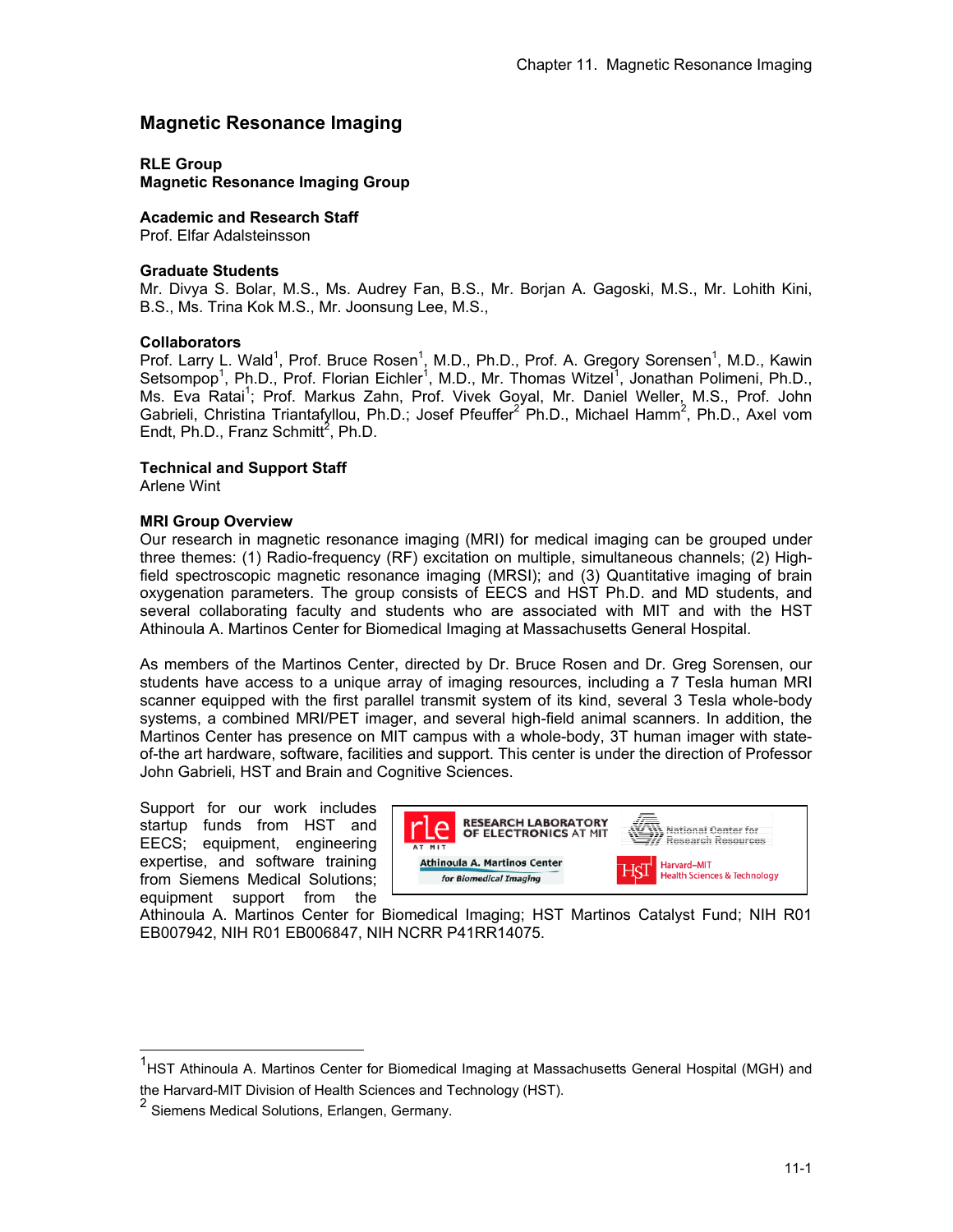### **1. Parallel RF Excitation Design for Magnetic Resonance Imaging**

### **Sponsors:**

HST, EECS, NIH R01 EB007942, NIH R01 EB00684, NIH NCRR P41RR14075, Siemens Medical Solutions, HST Martinos Catalyst Fund.

### **Project Staff:**

Mr. Lohith Kini, B.S. Kawin Setsompop, Ph.D., Mr. Borjan Gagoski M.S., Mr. Joonsung Lee, M.S., Prof. Vivek Goyal, Prof. Larry Wald, Prof. Elfar Adalsteinsson

In collaboration with Prof. Wald at the Martinos Center, and Dr. Schmitt at Siemens Medical Solutions, we are developing an emerging multi-channel RF excitation platform for MRI, also termed parallel RF transmission (pTx). Our primary motivation for this development is the mitigation of the severe RF excitation field inhomogeneity present at 7T for brain imaging with conventional single-channel RF excitation. Beyond the inhomogeneity mitigation application, other uses of pTx methods include flexibly tailored spatial excitation patterns of magnitude and phase that now become practical within reasonable excitation durations. Such methods are largely unexplored in MRI, but may enable clinical and research applications in several new areas where such excitations have been impractical. At present, our dominant goal is to produce robust and reliable RF excitation for high-field imaging, a necessary component to routine use of the emerging high-field imaging platform to the research and clinical communities.

A critical constraint on RF excitation in high-field human MRI is specific absorption rate (SAR). With recent demonstrations of highly-fidelity RF excitations with pTx systems, SAR has become a topic of significant interest as both local (1 g and 10 g) and whole-volume average SAR are critical parameters of interest. An ideal pTx system would deliver a real-time estimate of local SAR for each subject. With current computational simulation tools, such as FDTD on conventional processors, realtime estimates of electric fields and subsequent local SAR is a lengthy procedure (~10 hours for whole-head, sub-cm resolution).



**Figure 1** Axial and sagittal slices through the 3D segmented head model used in FDTD simulations for the pTx system.

In this work, Master of Engineering student Lohith Kini takes advantage of the advance in computational capabilities of graphics cards (GPU) for game developers, which have enabled dramatic speedups for computer graphics, and he applied some of this functionality to faster numerical electric field and SAR simulation compared to general CPUs. Mr. Kini used the Compute Unified Device Architecture (CUDA) enabled graphics cards in Finite Difference Time Domain (FDTD) simulations for SAR computation. He showed that using this framework, he can speed up computation by at least an order of magnitude compared to regular CPU computation. This will allow us to estimate SAR, B1, and E1 fields quickly for instances where SAR estimation for parallel transmission imaging of individual subjects (if head models are reshaped to fit the subject) is necessary, or for optimizing coil designs based on these estimates.

FDTD with Uniaxial Perfect Matching Layer (UPML) boundary conditions was coded on a NVIDIA GeForce 9800 GX2 (2 GPUs with 512 MB configurable memory on each GPU, approximate retail cost \$200-\$300) using the NVIDIA CUDA framework. FDTD equations were CUDA optimized by use of two kernel functions, one for the E field update equations and another for the B field update equations. FDTD simulations were run on a high-resolution (1x1x3 mm3) multi-tissue human head model, which is obtained via segmentation of anatomical MRI data. Each of the segmented tissues in the model are assigned both a density, ρ (kg/m3) and electrical conductivity, σ (S/m). Figure 1 shows an axial slice of the human head model. A parallel transmit coil was modeled by placing  $P = 8$  copper loop elements at  $45^{\circ}$  increments along a 20-cm-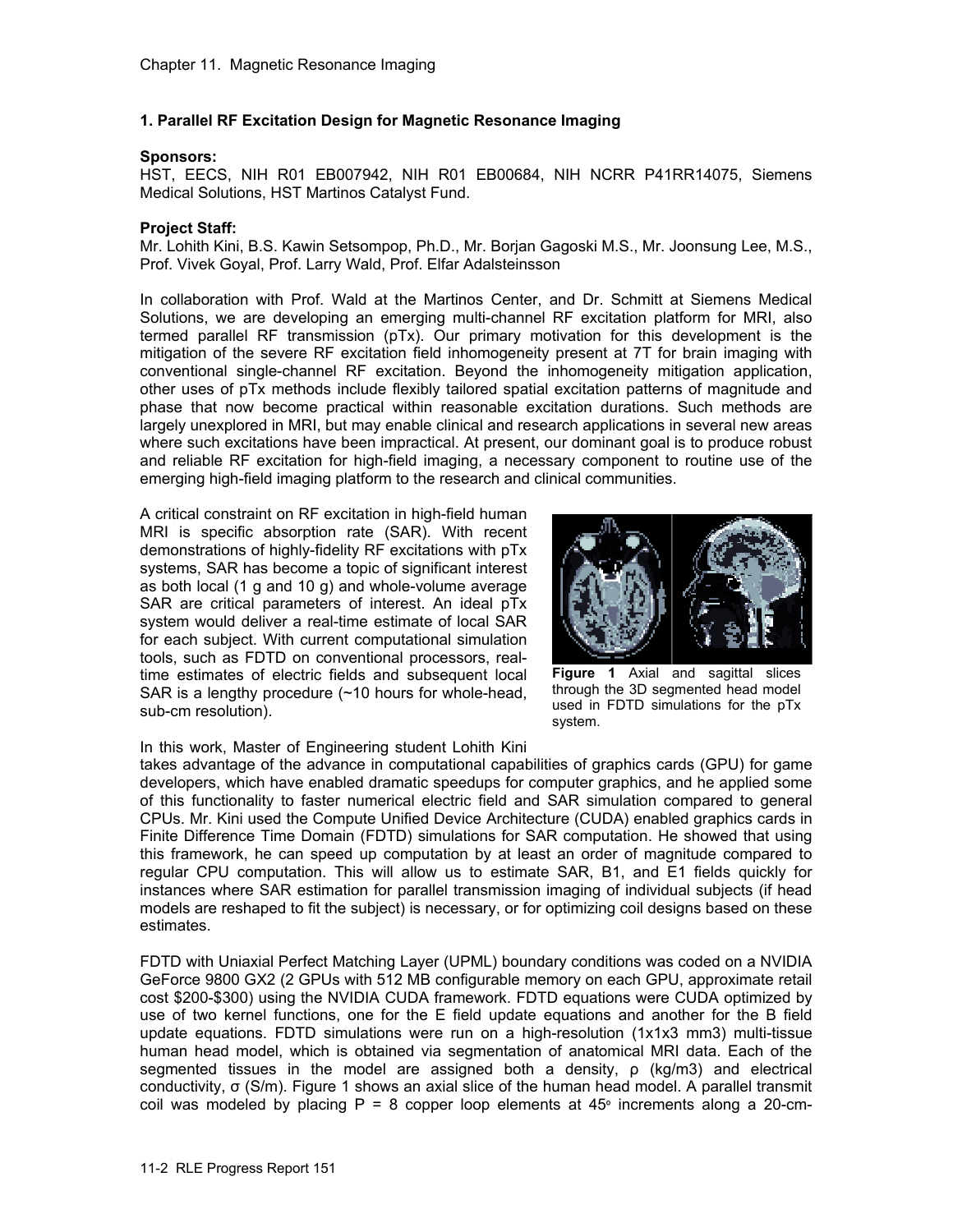diameter cylindrical surface centered on the head. Each loop element had an edge length of 10 cm with no input resistance, for computational simplicity and more accurate simulation results. The spatial resolution (256x256x128 cells) was 1 mm in-plane, 3 mm in z, and the time step resolution was 1.67ps. To obtain each individual transmit channel field profile, each channel was driven with a 1-ampere peak-to-peak 300-MHz sinusoid, while leaving all other channels without current to obtain steady-state electric and magnetic fields per ampere of input current per coil. The absorbing boundary conditions (UPML) were 10 cells deep and a perfect electrical conductor covered the outside of the entire grid. The UPML had a polynomial grading of order 4 and maximum reflection error of E fields obtained from FDTD simulation were then input into E fields obtained from FDTD simulation were then input into optimized SAR calculation algorithms. SAR for parallel transmission with current pulses played on channel p computed at any vector location r can be solved by numerical integration.

Computation of electric and magnetic fields via FDTD involves the time step update of E and H fields to be sequential in a leap-frog manner. Each update for each cell in a grid can be run a parallel since each field component being updated in a grid cell depends on neighboring cell field components, and thus makes ideal use of the capabilities of the GPU. Optimization of memory handling and GPU architecture allows for fast computation of each update with only overhead cost of storing maximum 6 field arrays (256x256x128 floats). UPML material properties can be broken up for each of the different edge regions of the grid (8 corner elements, 8 non-corner edge PML layers, and 6 faces). With multiple GPUs (Tesla or more advanced architecture), it is possible to run different channels simultaneously for FDTD simulation. Current card model allows only 2 channels to be



**Figure 2** On the top is a plot of the input current waveform, a 300 MHz. 1-Ampere current source injected into the FDTD grid. On the bottom are two slices (axial and transverse) of the magnitude of the steady state electric **E** field (units V/m) in a spherical phantom with parameters that simulate muscle.

excited separately but computed simultaneously.

Figure 2 (top) shows the current waveform, driven as a 1A 300-MHz current over multiple cycles of the sinusoid as a function of the number of time steps simulated. Figure 2 (bottom) shows the steady state magnitude of the electric field throughout a spherical muscle phantom caused by driving the waveform in a current loop above the sphere. The runtime for 8,000 time steps  $\sim 12$ cycles at 300 MHz) is 15 minutes (an order of magnitude faster than most CPU processing run times) on the present graphics card model (9800 GX2) and the runtime increases linearly with number of time steps used to update the field equations. The presented data support the idea that using CUDA for parallel implementation of FDTD can help alleviate time constraints on SAR computation and iterative coil optimization.

Current work is focused on quantitative validation of field and SAR estimates, and the integration of these computation modules into prototype SAR estimation for the Siemens pTx excitation system.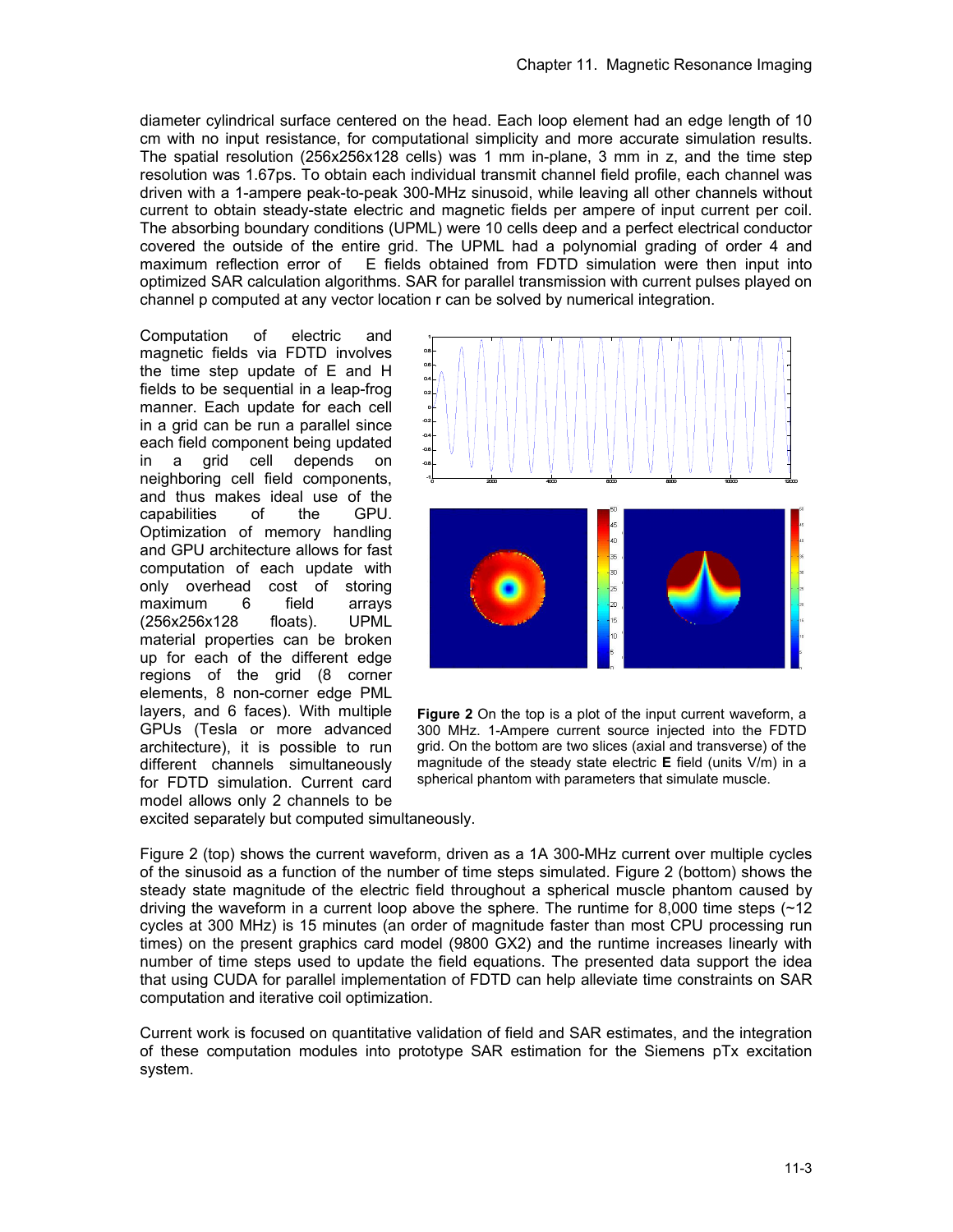### **2. High-Field Magnetic Resonance Spectroscopic Imaging**

### **Sponsors:**

HST, EECS, NIH NCRR P41RR14075, A\*STAR, NIH Grant Number 5P01NS 3561. NIH R01 EB007942, NIH R01 EB00684, NIH NCRR P41RR14075, Siemens Medical Solutions, HST Martinos Catalyst Fund.

### **Project Staff:**

Mr. Borjan Gagoski, Mr. Joonsung Lee, Ms. Trina Kok, Ms. Eva Ratai, PhD, Prof. Florian Eichler, MD, Kawin Setsompop, Ph.D., Prof. Larry L. Wald, Prof. Elfar Adalsteinsson

Imaging at 7T suffers from severe  $B_1$  inhomogeneities that manifest as signal to noise ratio (SNR) loss, which is a particularly serious burden in chemical shift imaging (CSI). Parallel RF transmission (pTx) is an emerging technology to mitigate  $B_1^+$  inhomogeneity during RF excitation, where, typically, 8 RF amplifiers play 8 independent RF waveforms, enabling more complicated RF excitation patterns using shorter RF waveforms compared to single-channel systems.

Previous work in this field includes successful 7T in-vivo  $B_1^+$  mitigation. For CSI related applications however, the  $B_1^+$  mitigation constraint extends over the frequency bandwidth of the metabolites of interest and presents a more challenging RF design problem.

In this work, graduate student Borjan Gagoski demonstrated the feasibility of spectroscopic imaging combined with parallel RF transmission for wideband RF mitigation. His proof-of-concept implementation included a phaseencoded (PE) CSI readout with a pTx mitigation excitation over a 600Hz spectral bandwidth and an excitation with a 3 cm thick slab. Due to current hardware constraints, he limited this demonstration to the low flip-angle domain where excitation k-space analysis holds, and applied spokes-based slice selective RF design due to Dr. Kawin Setsompop to our eight channel 7T pTx system at the Martinos Center. He used a spectroscopy phantom containing physiological concentrations to mimic the major brain metabolites of interest in vivo. pTx water suppression was achieved with a



**Figure 3** Magnitude spectra acquired using phased-encoded CSI readout (TR=1s, TE = 5ms, voxel size =  $0.78cc$ ) from particular spatial locations of the spectroscopy phantom containing physiological concentrations of the major brain metabolites. Spectra from the spokes-based design shown in b) demonstrate spatially uniform excitation compared to the sinc BC excitation shown in a). The most dramatic benefit is shown on the bottom two images where the glutamate signals are easily detectable for the spokes-based excitation as shown in d) but are at the noise level for the BC sinc excitation as shown in c).

Gaussian-shaped pulse preceding the excitation. The goal of this work is to demonstrate that compared to the regular birdcage (BC) mode excitation, the proposed pTx wideband excitation provides spatial uniformity of metabolite signals in a phantom with physiological brain metabolite concentrations.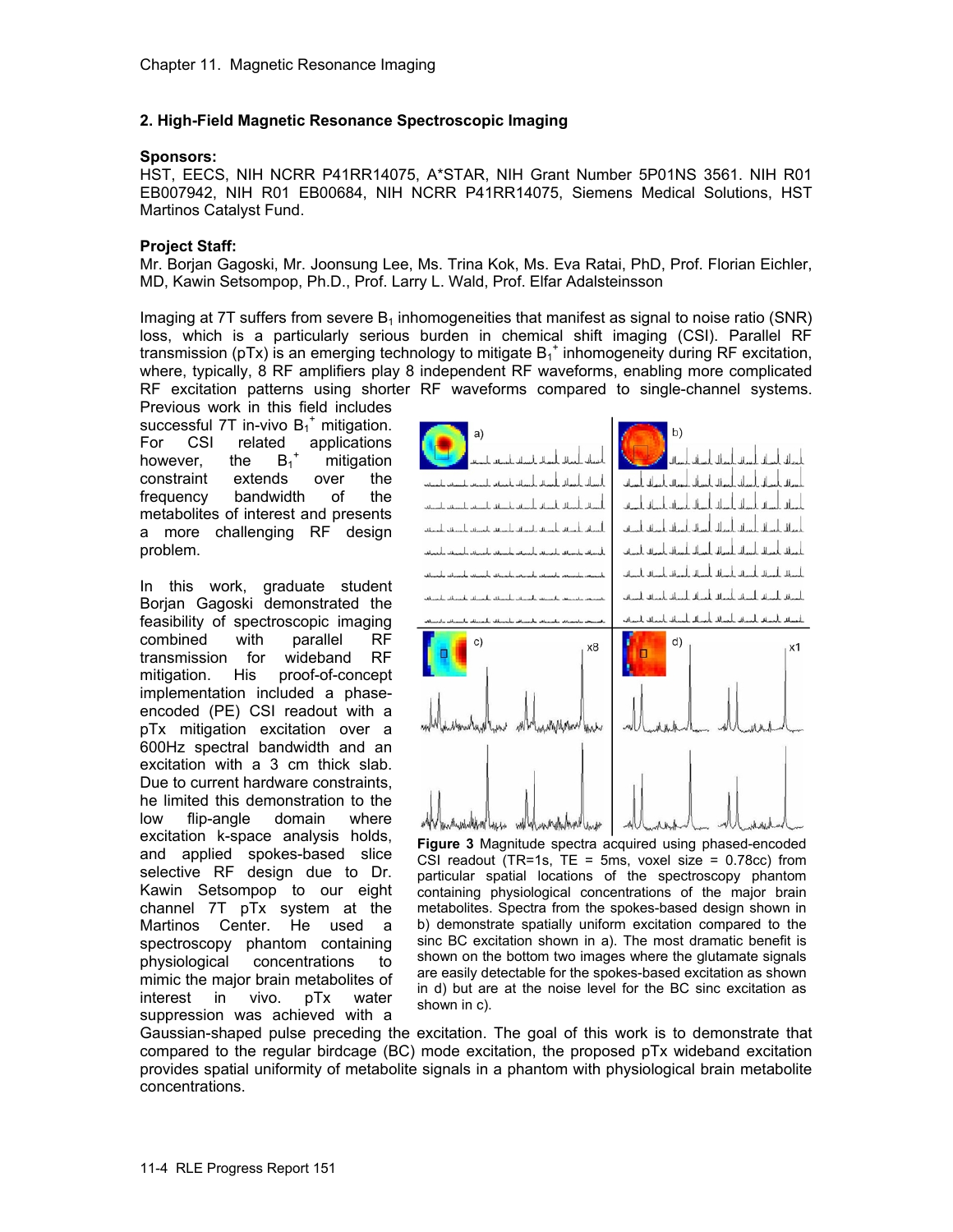As he demonstrates quite dramatically with the data in Figure 3, the 4-spoke design yields greatly improved spatial-spectral uniformity across the entire excited slice, and performs significantly better than the standard BC-sinc excitation. Furthermore, the excellent water suppression was achieved by 3-spectrally-selective pulses in a RF-shim, pTx version of CHESS for 8 channels.

Future work includes the extension of the current pTx design to large flip angles and estimation and monitoring of SAR for human imaging.

# **Publications**

### **Journal Articles, Published**

Zelinski AC, LL Wald, K Setsompop, V Goyal, and E Adalsteinsson, "Sparsity-Enforced Slice-Selective MRI RF Excitation Pulse Design," IEEE Transactions Medical Imaging, 27, 1213-29, September 2008.

Zelinski AC, LM Angelone, VK Goyal, G Bonmassar, E Adalsteinsson, and LL Wald, "Specific absorption rate studies of the parallel transmission of inner-volume excitations at 7T," Journal of Magnetic Resonance Imaging. 28 1005-18, October 2008.

Setsompop K, V Alagappan, AC Zelinski, A Potthast, U Fontius, F Hebrank, F Schmitt, LL Wald, and E Adalsteinsson, "High-flip-angle slice-selective parallel RF transmission with 8 channels at 7 T," Journal of Magnetic Resonance, 195, 76-84, November 2008.

Ratai E, T Kok, C Wiggins, G Wiggins, E Grant, B Gagoski, G O'Neill, E Adalsteinsson, and F Eichler, " Seven-Tesla proton magnetic resonance spectroscopic imaging in adult X-linked adrenoleukodystrophy," Archives of Neurology, 65, 1488-94, November 2008.

Setsompop K, V Alagappan, BA Gagoski, T Witzel, J Polimeni, A Potthast, F Hebrank, U Fontius, F Schmitt, LL Wald, and E Adalsteinsson, "Slice-selective RF pulses for in vivo B1+ inhomogeneity mitigation at 7 Tesla using parallel RF excitation with a 16-element coil," Magnetic Resonance in Medicine, 60, 1422-32, December 2008.

Setsompop K, V Alagappan, BA Gagoski, A Potthast, F Hebrank, U Fontius, F Schmitt, LL Wald, and E Adalsteinsson, "Broadband slab selection with B1+ mitigation at 7T via parallel spectralspatial excitation," Magnetic Resonance in Medicine 61, 493-500, February 2009.

Pfefferbaum A, E. Adalsteinsson, T. Rohlfing, EV Sullivan, "MRI estimates of brain iron concentration in normal aging: comparison of field-dependent (FDRI) and phase (SWI) methods.," NeuroImage. 47(2), 493-500, August 15, 2009.

### **Journal Articles, Accepted for Publication**

Cantillon-Murphy P, LL Wald, M Zahn, and E. Adalsteinsson, "Measuring SPIO and Gd contrast agent magnetization using 3 T MRI." NMR Biomed. Forthcoming.

# **Meeting Papers, Published**

Gagoski, BA, K Setsompop, J Lee, V Alagappan, M Hamm, A. vom Endt, LL Wald, and E. Adalsteinsson, "Spectroscopic imaging using wideband parallel RF excitation at 7T," Proceedings of the International Society for Magnetic Resonance in Medicine, Honolulu, Hawaii, (1 page), April 2009.